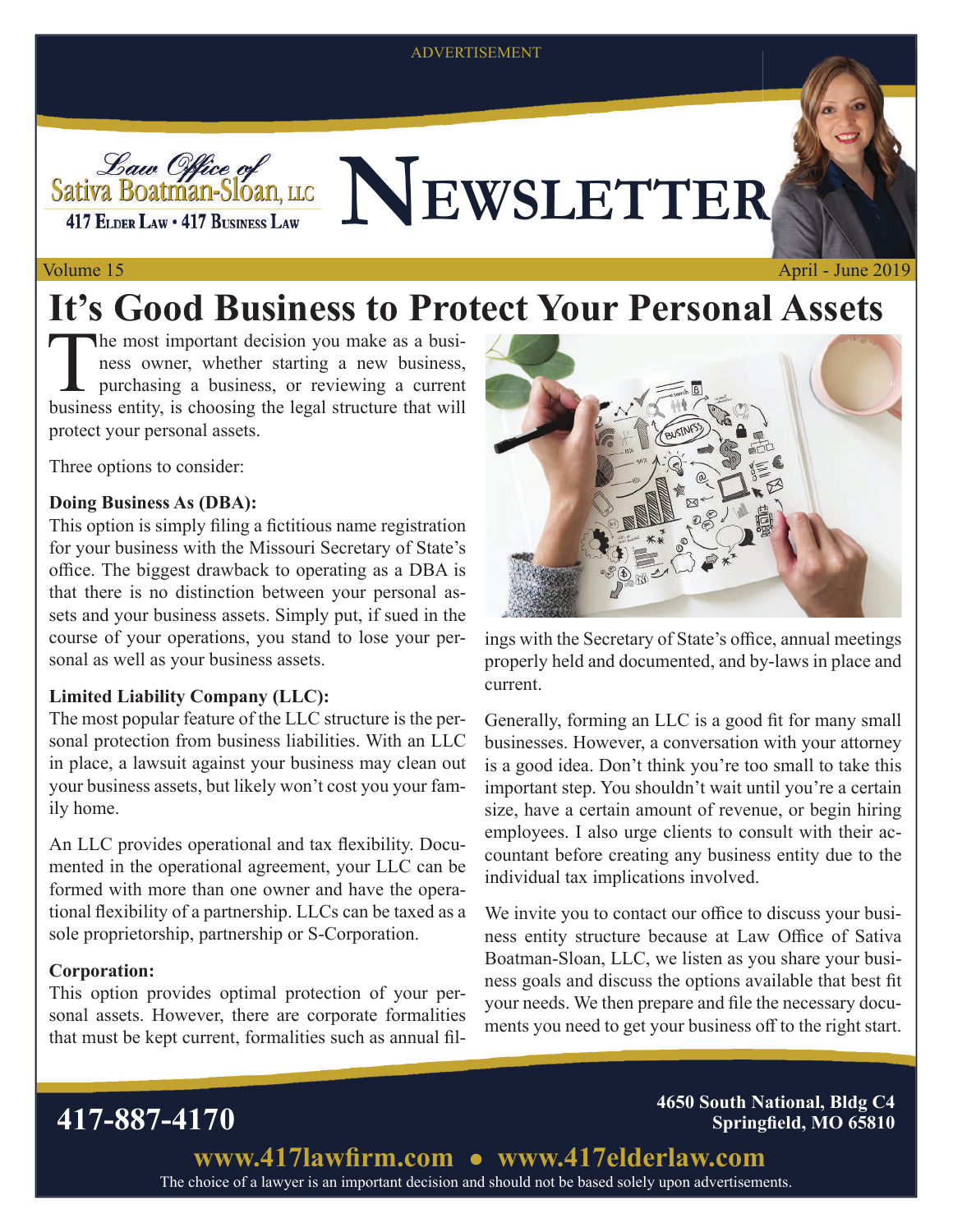# **Digital Assets and Your Estate Plan**



Id you know that access to an electronic record<br>is considered a digital asset? You should es-<br>tablish a way to keep track of important log-<br>ins negaugrads access keys and personal identification is considered a digital asset? You should establish a way to keep track of important logins, passwords, access keys and personal identification numbers (PINs) to ensure your family and power of attorney can access important online and electronic records when the need arises.

Make a list of each service and its access information. Your list may include, but is not limited to:

- Email accounts (Gmail, Yahoo!, Outlook, Hotmail, etc.)
- Media accounts (iTunes, Netflix, Kindle, Amazon, etc.)
- Social network accounts (Facebook, Twitter, LinkedIn, Instagram, Pinterest, Snapchat, etc.)
- Online financial accounts (Bitcoin, PayPal, etc.)
- Bank, credit card, and utility accounts with online access
- Cloud accounts for storage and backup (Dropbox, iCloud, etc.)
- Domains and websites
- Electronic devices (smartphones, computers, tablets, etc.)

Digital asset credentials change regularly. Remember to periodically update this information and store it safely.

Most people, particularly baby boomers, feel that using a safe deposit box is the best option, however this can backfire. Safe deposit boxes should generally only be used to store assets (for example, your coin collection or Grandma's diamond ring) and estate planning documents that won't be immediately needed. In addition, make sure to add another person's name to your safe deposit box or your bank may not allow access without requiring probate proceedings.

Safer ways to store this information is in a safe or locked cabinet in your home. This provides two basic benefits: first, it's relatively easy to quickly access, and second, you can tell if your security information has been compromised. Combinations for the safe can be stored with a trusted family member.

For those who are comfortable with the digital world, there are online services that offer safe, secure storage for your digital account passwords. Services like Last-Pass, Dashlane, or 1Password are digital vaults where you may easily store many passwords, allowing you to keep one master password available in your secure storage place at home.

At Law Office of Sativa Boatman-Sloan, LLC, we understand that digital estate planning is an important element in your estate plan. That's why we are proud to be one of the few offices in the Springfield area who include digital asset verbiage in our estate planning documents.

If it has been a few years since you've reviewed your estate plan, we encourage you to contact our office for a review.

## **2019 Marks Our Five-Year Anniversary**

The Law Office of Sativa Boatman-Sloan, LLC is proudly celebrating our five year anniversary serving our community.

Our mission is to inspire, educate and motivate our clients to control their future by empowering them to make the best decisions for their businesses and their families resulting in peace of mind.

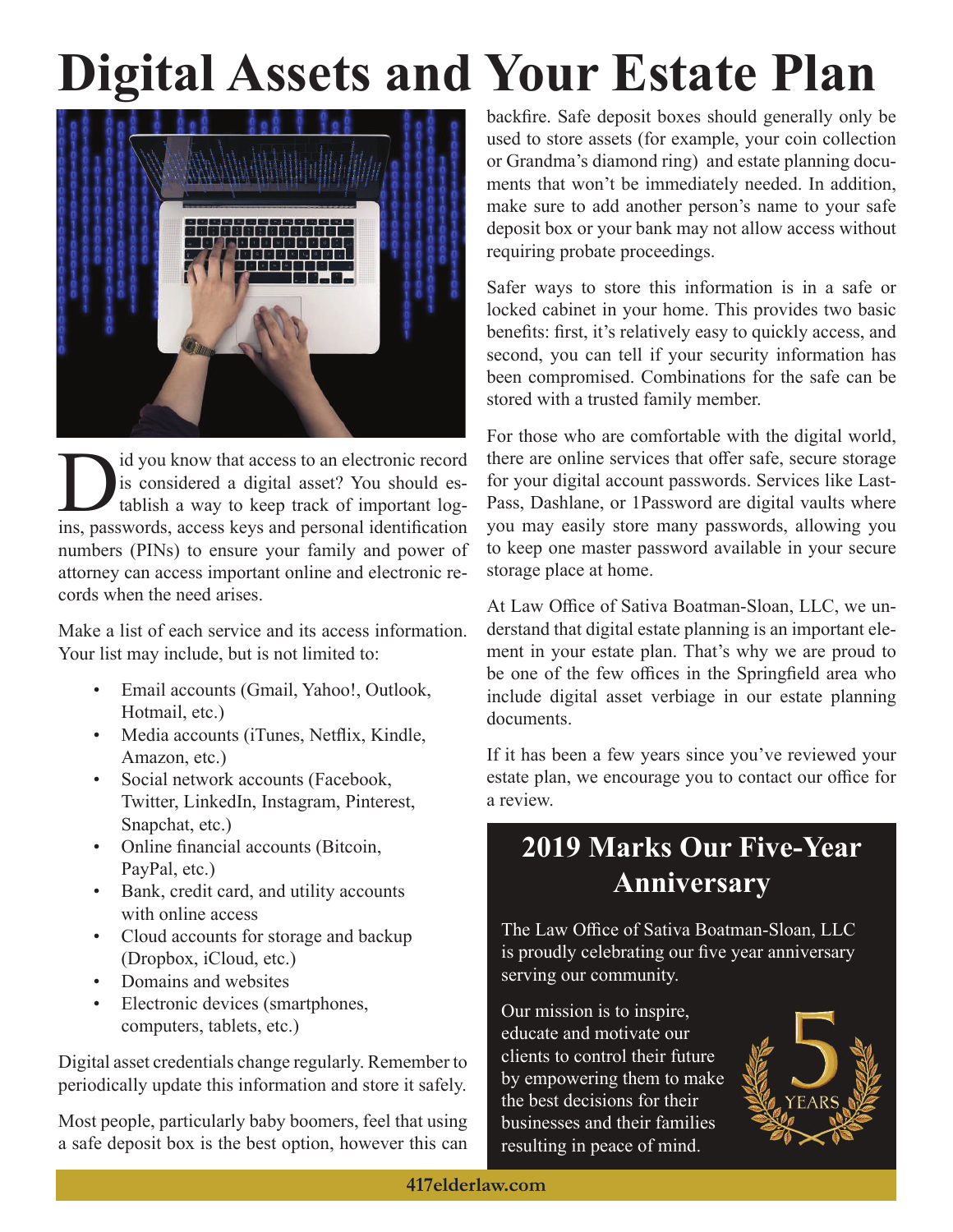# **Where Do They Get Those Weird Names for Prescription Drugs?**

You're watching your favorite TV program and<br>are inundated with commercials for three or<br>four different prescription drug advertisements<br>in a half hour program. Houe you over wondered where are inundated with commercials for three or four different prescription drug advertisements in a half-hour program. Have you ever wondered where those weird names come from?

Did you notice that there are several names included in each ad, but only one name is used which, by the way, sounds like something from science fiction and would be impossible to pronounce if not for being repeatedly used during the commercial?

Actually, there is a science to naming prescription drugs, and the FDA has established guidelines to naming pharmaceutical products. In addition, other regulatory agencies across the world have similar guidelines.

Every drug has at least three names:

- **Chemical:** A formal chemical name that is the basis for the product, which is included on the FDA application.
- **Generic:** A nonproprietary name, or the "real" name given to a drug. The United States Adopted Name (USAN) is assigned to this task using several criteria. The International Nonproprietary Names Expert Group (INN) must agree on a single name for the substance which consist of a prefix, an infix and a stem. This "one substance, one name" philosophy behind generic naming helps to clearly identify the active substance across different brand or trade names, formulations, or in combination products. Once the drug's patent expires, it will still be known by the generic name that is approved by these bodies. But until that point, it is marketed under the drug company's brand or trade name, and the generic name must appear on the drug labels, advertisements and other information.
- **Brand or trade name:** Prescription drugs notoriously carry some of the most obscure brand names in business. Pharmaceutical companies hire branding experts to dream up names that



the FDA will approve. They are just made up or invented words. The FDA very carefully scrutinizes the names submitted by the drug company to ensure that the brand name is not easily confused with another drug and doesn't infer something about the drug that isn't true. It rejects about 4 out of 10 proposed brands for new drugs. This entire process can cost in the hundreds of thousands of dollars for the drug company before they can roll out their marketing campaign.

One reason the FDA naming guidelines have become stricter is to ensure that new drugs have clear names that can't easily be confused with others that could result in medication errors. The classic example is Celebrex (a pain medication) and Celexa (an anti-depressant). Not to mention the fact that both drugs sound a bit like Cerebyx, which is used to treat epilepsy.

Occasionally a drug maker will get lucky and get a name approved that is very vaguely connected with the end benefit, e.g. the cholesterol control medication drug Lipitor (Lipid); which also rolls off the tongue and is easily remembered.

So for the most part, that weird name that you can't pronounce on the TV commercial or slick magazine advertisement really doesn't mean anything. In fact, the FDA forbids the use of real English words.